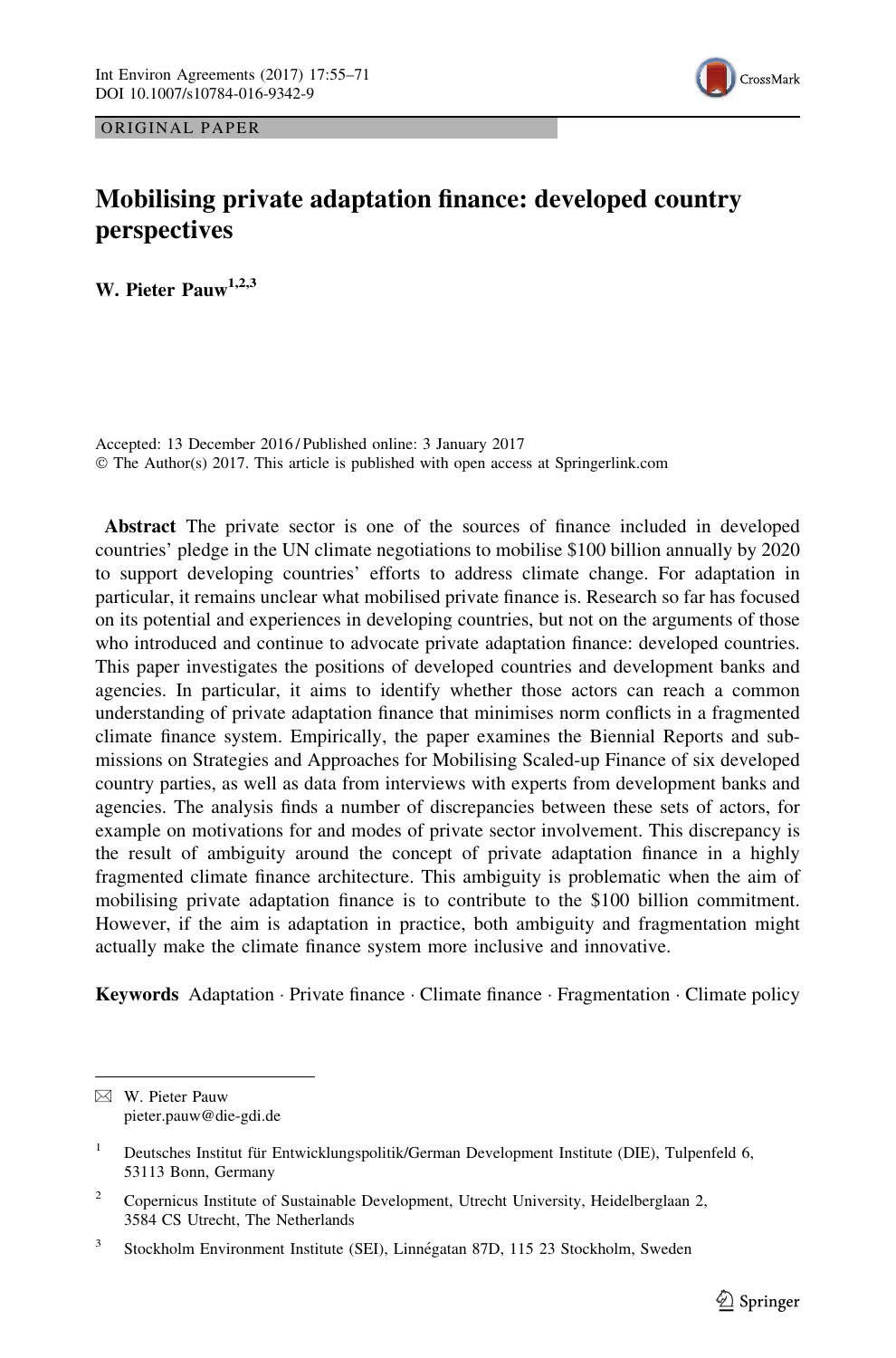|  | Abbreviations |  |  |
|--|---------------|--|--|
|  |               |  |  |
|  |               |  |  |

| ADB         | Asian Development Bank                                     |
|-------------|------------------------------------------------------------|
|             |                                                            |
| AfD         | Agence Française de Développement                          |
| BR          | <b>Biennial Report</b>                                     |
| DAC         | Development Assistance Committee                           |
| DEG         | Deutsche Investitions- und Entwicklungsgesellschaft        |
| EIB         | European Investment Bank                                   |
| GCF         | Green Climate Fund                                         |
| GEF         | <b>Global Environment Facility</b>                         |
| GIZ         | German Society for International Cooperation               |
| IDB         | Inter-American Development Bank                            |
| IFC         | International Finance Corporation                          |
| JBIC        | Japan Bank for International Cooperation                   |
| JICA        | Japan International Cooperation Agency                     |
| KfW         | Kreditanstalt für Wiederaufbau/KfW Development Bank        |
| MRV         | Measurement, reporting and verification                    |
| MSF         | Strategies and Approaches for Mobilising Scaled-up Finance |
| PPCR        | Pilot Programme for Climate Resilience                     |
| OECD        | Organisation for Economic Cooperation and Development      |
| UNDP        | United Nations Development Programme                       |
| <b>UNEP</b> | United Nations Environment Programme                       |
| UNFCCC      | United Nations Framework Convention on Climate Change      |
| USAID       | United States Agency for International Development         |
|             |                                                            |

# 1 Introduction

Climate change already impacts natural and human systems on all continents and across the oceans (IPCC [2014](#page-15-0)). Developing countries are historically least responsible for the emissions that cause climate change, but most vulnerable to its impacts (Ayers [2011\)](#page-15-0), with global costs of adaptation estimated at US\$280 to \$500 billion by 2050 (UNEP  $2016$ ).<sup>1</sup> Developed countries recognise the need for substantial financial resources to meet the costs of adaptation and mitigation, and pledged to mobilise \$100 billion annually by 2020 at the UN climate negotiations in 2009 (UNFCCC [2009:](#page-16-0) Decision 2/CP.15, paragraph 8; special issue Editorial).

This paper focuses on one of the most contested aspects of climate finance: private adaptation finance. Research on this topic so far focuses on its potential and experiences in developing countries (cf. Atteridge [2011](#page-15-0); Intellecap [2010](#page-15-0); Pauw [2014;](#page-15-0) Pauw et al. [2015](#page-15-0)), but not on the arguments of those who introduced and continue to advocate it. This paper aims to fill this research gap by investigating the positions of developed countries as well as development banks and agencies. In particular, it aims to identify whether these actors can reach a common understanding of private adaptation finance that minimises norm conflicts in a fragmented climate finance system.

The ''private sector'' is a broad concept. This paper refers to it as all for-profit non-state organisations and individuals in all economic sectors. In adaptation, this ranges from smallholder farmers all the way to multinationals, for instance in construction or finance.

All monetary values are in US\$.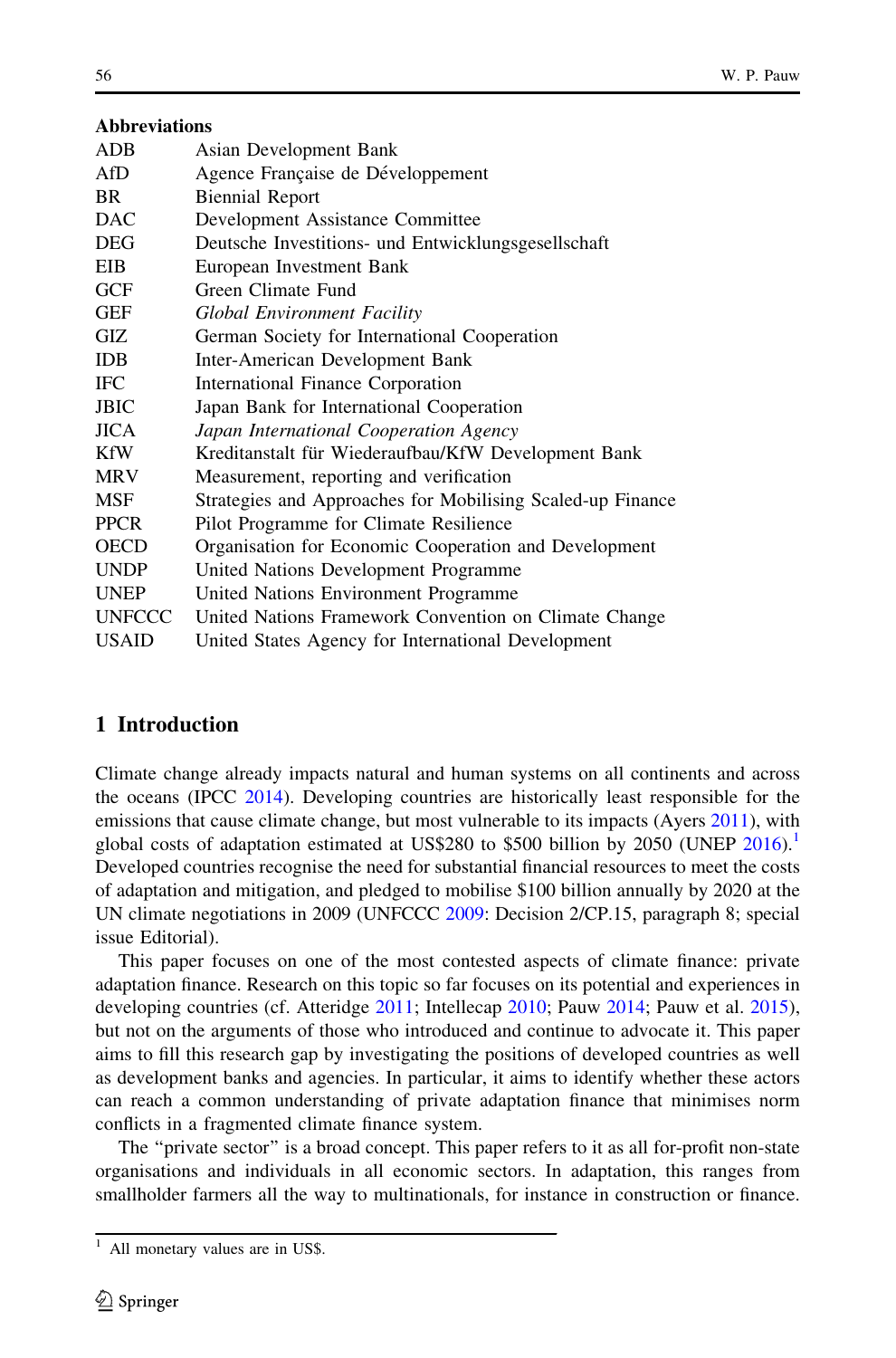These actors can implement and/or finance adaptation. Private adaptation finance is fundamentally different from and more complex than private mitigation finance. The cost per ton of abated greenhouse gas emissions is a useful proxy to measure the effectiveness of mitigation investments. The concept of adaptation, however, remains characterised by epistemic ambiguity (see Hall, this issue), and its impacts are hard to measure. Adaptation is carried out amid uncertainty about actual and projected climate change, and costs potentially remain with the investor, whereas benefits are often largely public (Abadie et al. [2012;](#page-14-0) Atteridge and Dzebo [2015](#page-15-0); Project Catalyst [2010](#page-15-0)).

Although climate finance does not have a broadly accepted definition (Brunner and Enting [2014;](#page-15-0) UNFCCC Standing Committee on Finance [2014](#page-16-0)), first attempts have been made to define (mobilised) private climate finance (see Jachnik et al. [2015](#page-15-0); Brown et al. [2015;](#page-15-0) Vivid Economics [2015](#page-15-0)). The best definition of publicly mobilised private adaptation finance is probably from Brown et al. [\(2015:](#page-15-0) IV): ''private finance invested as a result of adaptation-related public interventions, which can typically take the form of finance or policies''. However, this definition does not resolve contentious issues about the type of actors (which could include institutional investors, insurers, banks, philanthropy, and other instrument) or finance instruments (which could include bank loans, bonds, and insurance). Furthermore, the definition does not explain how to prevent public interventions from creating inappropriate subsidies or crowding out private actors.

Developing countries are sceptical about private adaptation finance: the potential is unclear given the limited experience, and many countries fear that private finance will replace public finance (cf. Pauw [2014](#page-15-0); Surminski [2013\)](#page-15-0). The work programme on longterm finance of the United Nations Framework Convention on Climate Change (UNFCCC) points out that the current mix of public and private funds mobilised may not meet the needs for adaptation finance (UNFCCC [2013a](#page-16-0)). It also shows that private finance is generally inclined towards mitigation, and that an emphasis on private finance could further disadvantage adaptation (see also Whitley and Mohanty ([2012](#page-16-0), [2013](#page-16-0)) for empirical evidence on this). Finally, the report calls for improved transparency on climate finance by defining mobilised private finance in the context of the \$100 billion commitment (UNFCCC [2013a\)](#page-16-0).

Despite the unclear definition and limited experience, developed countries push for mobilising private climate finance. For example, in 2008 they established the Pilot Programme for Climate Resilience (PPCR), which explicitly aims to mobilise private cofinancing for adaptation projects in developing countries. In 2009, developed countries refused to support the Copenhagen Accord if the private sector was not included as a source of climate finance (Romani and Stern [2011](#page-15-0)). And in 2013, after a push by developed countries in particular, the Green Climate Fund (GCF) established a Private Sector Facility, which targets international businesses and capital markets to catalyse clean investments and innovation.

As outlined in the special issue Editorial, effective mobilisation of private investments in adaptation partly depends on the governance architecture of the ''climate finance system'' at large. The term architecture does not presume that there is one architect or regulation from one (dominant) regime only: it is a neutral term and allows for an analysis of policy domains with multiple regimes (Biermann et al. [2009\)](#page-15-0). The climate finance system is highly fragmented. Fragmentation is an inherent structural characteristic of present-day international relations (Zelli and van Asselt [2013](#page-16-0): 3). Biermann et al. ([2009](#page-15-0)) describe fragmentation as a continuum ranging from a synergistic (higher) to a conflictive (lower) degree of fragmentation. Their typology of fragmentation of governance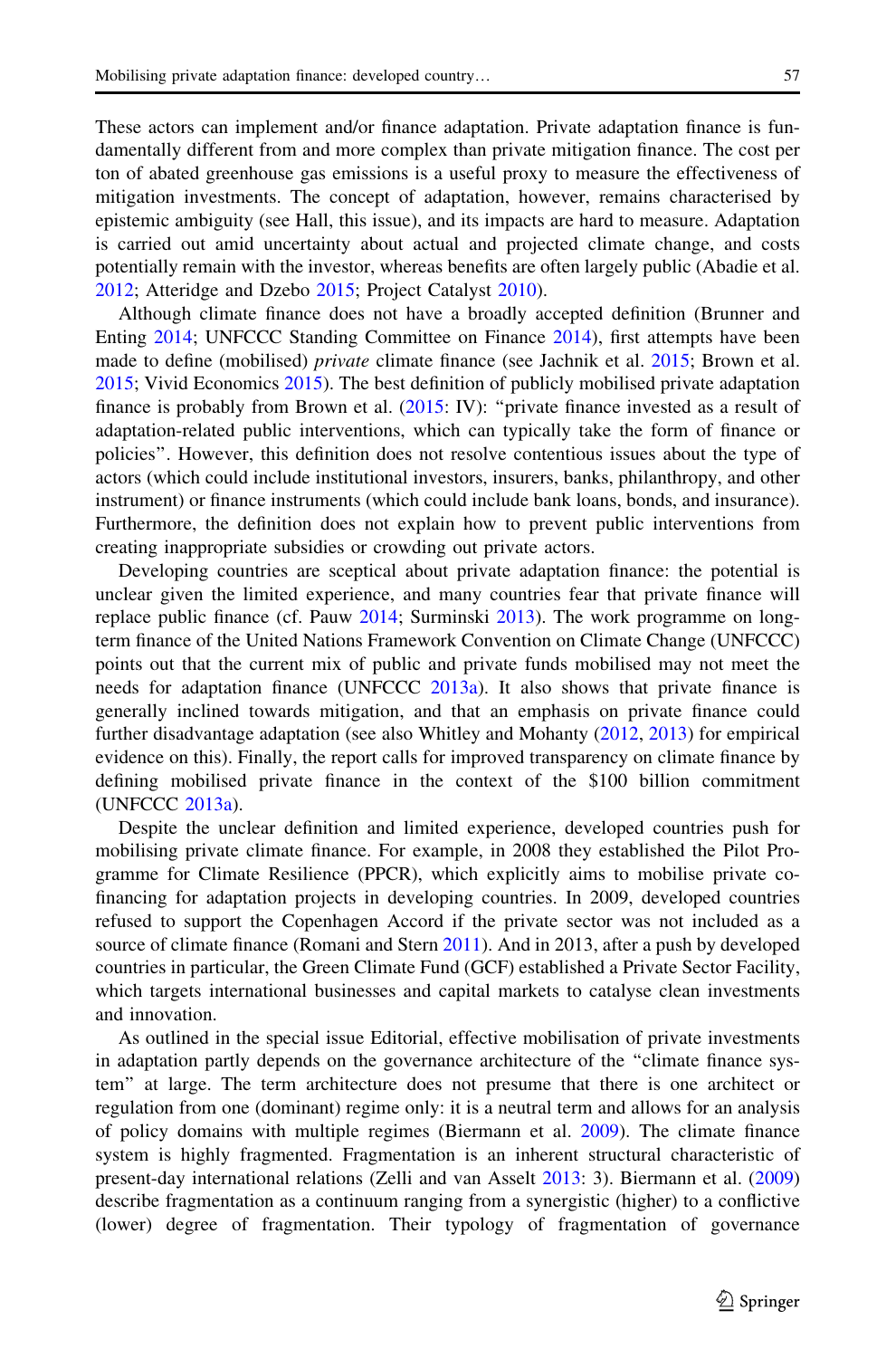architecture highlights the importance of ''institutional integration'', ''actor constellations'', and ''norm conflicts'' (see also special issue Editorial).

- Institutional integration the UNFCCC is the core of the climate finance architecture. This is where countries decide on climate finance aims, targets, and proceedings. However, this core would be unable to address its main objective—to prevent dangerous climate change—and therefore dysfunctional without its wider spheres (or categories) of institutional fragmentation, including specialised UN agencies (e.g. the United Nations Environment Programme (UNEP) and the United Nations Development Programme (UNDP)); other multilateral as well as bilateral institutions (including the banks and agencies from which experts were interviewed for this paper—see Sect. [2](#page-4-0)), climate funds, climate trust funds, etc.
- Actor constellations the above-mentioned spheres and actors are only loosely integrated. Beyond the bifurcation between developed countries (providing finance) and developing countries (receiving finance), many actors focus on certain regions (e.g. the Asian Development Bank) or groups of countries (e.g. the Least Developed Countries Fund). Other actors have particular roles, such as funding projects (where the GCF and the many other climate funds also fund particular types of projects) or tracking climate finance (e.g. the Organisation for Economic Cooperation and Development (OECD) and Climate Policy Initiative).
- Norm conflicts between the above-mentioned institutions in the climate finance system are abundant. This paper focuses on the norm conflict on private adaptation finance.

The two sets of actors in the climate finance system studied in this paper (developed countries and development banks and agencies) are crucial in the climate finance system's architecture. Their control over financial resources allows them to dominate much of the policy process and to lead the debate. Developed countries provide public climate finance and insisted on private finance as a source of the \$100 billion commitment. Development banks and agencies, including those represented by the respondents (see Sect. [2\)](#page-4-0), were originally established to serve development purposes and have expanded their tasks to also mobilise, manage, and provide climate finance in the last decade in particular. In that sense, they are ''inherited'' from the development regime (see also Delina, this issue). They are predominantly owned by developed countries and affiliated with their perspectives on private adaptation finance. As empirical data, this paper first analyses political statements of six developed countries based on recent 24 submissions to the UNFCCC. Second, the distilled information is triangulated and deepened through expert interviews with development banks and agencies. It is beyond the scope of this paper to describe individual projects and their effectiveness. Instead, this paper focuses on institutional perspectives on private adaptation finance in order to accommodate the views of the targeted sets of actors in the climate finance system.

The next section describes the research method in detail. Section [3](#page-5-0) provides the results of the document analysis and the interviews in four subsections: (1) defining the mobilisation of private adaptation finance and motivations to do so; (2) early experiences; (3) actors, instruments, and modalities used; and (4) tracking of private finance in the context of the \$100 billion commitment. Section [4](#page-12-0) concludes.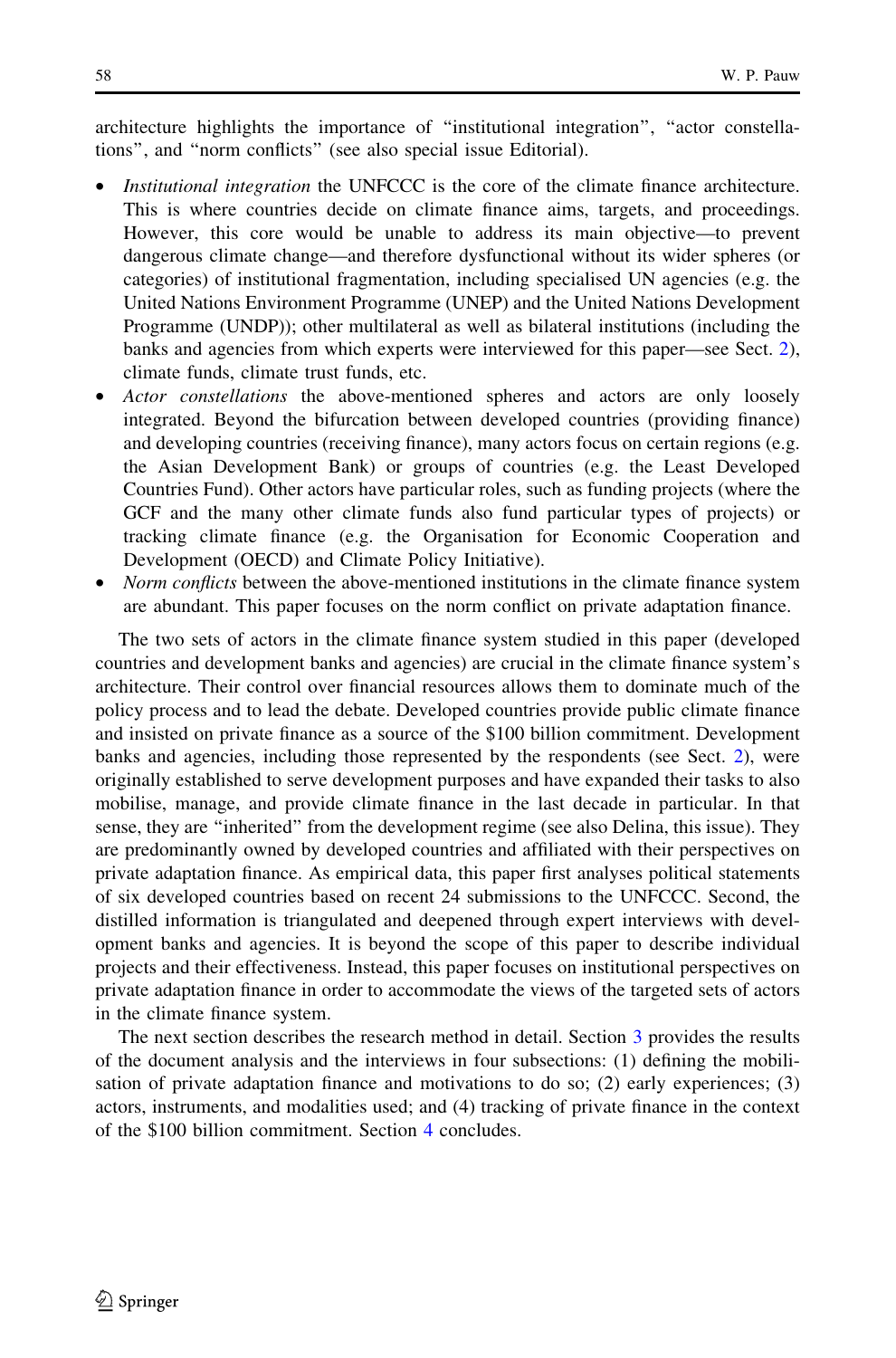### <span id="page-4-0"></span>2 Method

This paper first analyses four sets of documents from Canada, the EU, Japan, New Zealand, Norway, and the USA on their perspective on private adaptation finance: their Biennial Reports (BR) of 2014 (BR1) and 2015/2016 (BR2):<sup>2</sup> and their submissions on Strategies and Approaches for Mobilising Scaled-up Finance of 2013 (MSF) and 2014 (MSF2).<sup>3</sup>

Biennial Reports are formulated by developed countries only. They should include complete, transparent, accurate, comparable, and consistent information on a variety of issues including emission reductions and the provision of financial, technology, and capacity-building support to developing countries, and, ''to the extent possible'', on bilaterally leveraged private climate finance.<sup>4</sup> Furthermore, developed countries should report on policies and measures that promote the up-scaling of private investment in mitigation and adaptation activities in developing countries (UNFCCC [2011:](#page-16-0) Decision 2/CP.17, paragraphs 12–22). This may lead to an incomplete picture, since BRs do not cover private finance mobilised by multilateral funds including the PPCR, the Global Environment Facility, and in the future the GCF (Iro [2014\)](#page-15-0).

Therefore, this paper also analyses MSF submissions. In the context of the challenge to mobilise \$100 billion per year by 2020, developed countries were invited in 2012 to provide information on their strategies and approaches towards this goal (UNFCCC [2013c:](#page-16-0) Decision 1/CP.18, paragraph 67). Given the lack of guidelines, submissions vary significantly in structure and length (between 3 and 81 pages).

Only Canada, Japan, New Zealand, Norway, and the USA (as countries) and the EU (as a group of countries) submitted all four documents. Together, they represent 21 out of all 24 ''Annex II Parties'': countries that committed to providing climate finance to developing countries in the 1992 UNFCCC. They represent 95% of the Gross Domestic Product, 96% of the emissions, and 97% of the population of all Annex II Parties (World Bank [2015\)](#page-16-0).<sup>5</sup>

Second, findings were triangulated and deepened through semi-structured interviews with climate finance and adaptation experts from bilateral and multilateral development banks and development agencies between November 2014 and March 2015. Here, the focus was on organisations that are predominantly or fully owned by developed countries and inherited from the development regime (i.e. not climate funds such as the GCF or the Adaptation Fund). These organisations are more likely to argue from a developed country perspective given their donor-driven decision-making processes (see Gupta [1995;](#page-15-0) Kilby [2006;](#page-15-0) Neumayer [2003](#page-15-0)). The interviews were essential for two reasons. First, the analysed documents are likely to be partly politically motivated. Although this helps to understand the framing of developed countries, it might be at the cost of content. Second, policies do not only live in the formal texts that define them, but also in the ways in which they are applied on a daily basis in the form of rules, local practises, procedures, and guidelines (Best [2012a](#page-15-0)). The interviews addressed both issues and added important practical and

<sup>2</sup> References to those documents in this paper will be according to these abbreviations: BR1: First biennial reports (UNFCCC [2014a](#page-16-0)); BR2: Second biennial reports (UNFCCC [2016](#page-16-0)).

<sup>&</sup>lt;sup>3</sup> References to those documents in this paper will be according to these abbreviations: MSF1: Submissions from Parties to the COP (UNFCCC [2013b](#page-16-0)); MFS2: Submission Portal (UNFCCC [2014b](#page-16-0)).

<sup>&</sup>lt;sup>4</sup> "Leveraging" and "mobilising" are often used interchangeably (see, e.g. Brown et al. [2011](#page-15-0); Stadelmann et al. [2011\)](#page-15-0). Following Caruso and Ellis ([2013](#page-15-0)), this paper uses the term ''mobilise'' in the political context of the \$100 billion climate finance commitment, and ''leverage'', only in reference to financial instruments. It mostly refers to private finance (see Table [2](#page-10-0)).

<sup>5</sup> The EU is an Annex II Party, but not all its Member States are. These percentages do not include those EU countries that are not Annex II Parties, such as Poland and Slovakia.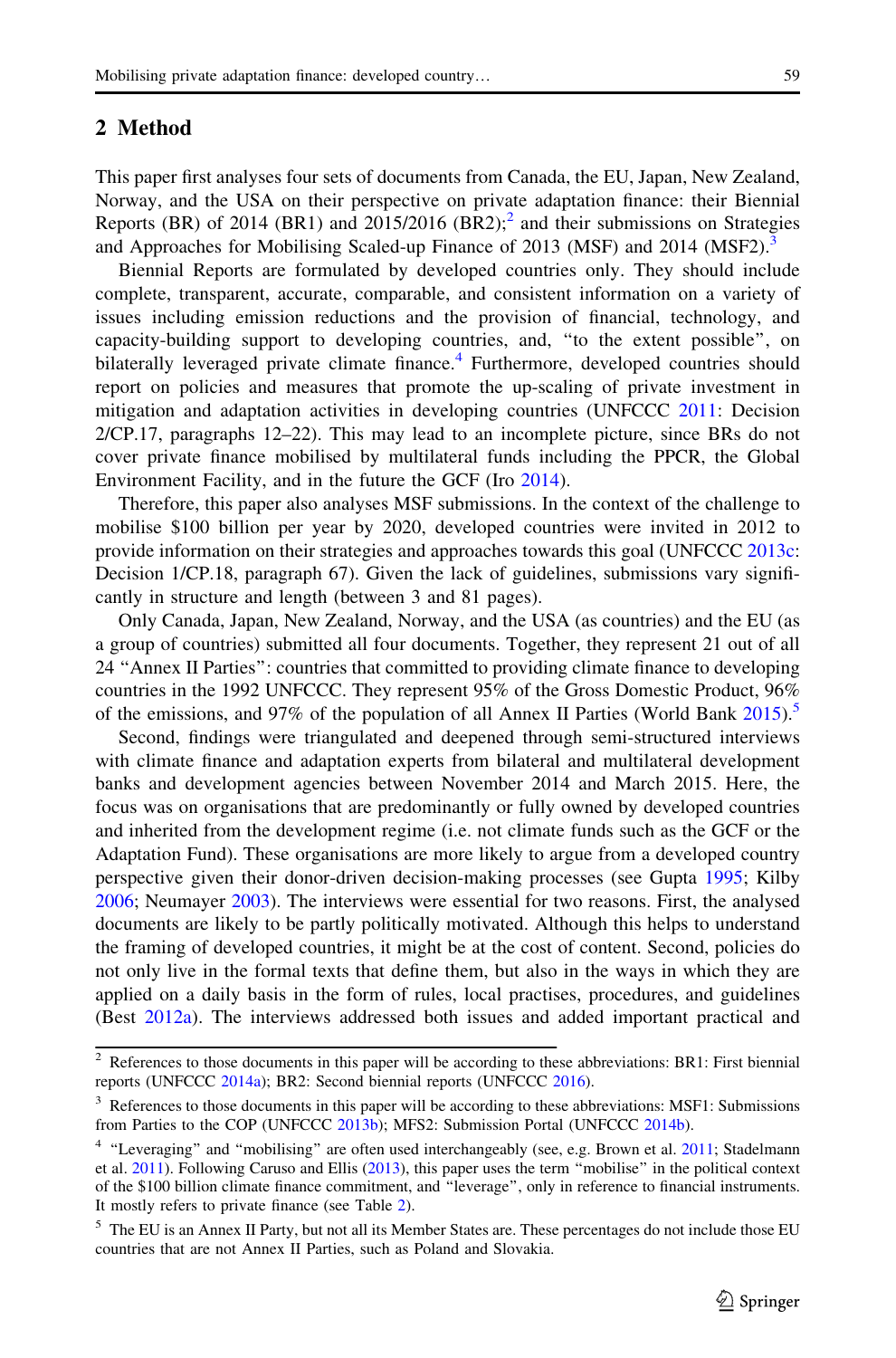<span id="page-5-0"></span>experience-driven layers to the perspectives. Thirteen experts were interviewed from the Asian Development Bank (ADB), Agence Française de Développement (AfD), Deutsche Investitions- und Entwicklungsgesellschaft (DEG), European Investment Bank (EIB), Inter-American Development Bank (IDB, two interviews), Global Environment Facility (GEF), Deutsche Gesellschaft für Internationale Zusammenarbeit (GIZ, two interviews), International Finance Corporation (IFC) of the World Bank Group, Japan International Cooperation Agency (JICA), Kreditanstalt für Wiederaufbau (KfW), and USAID. This limited number of semi-structured interviews allowed for an in-depth, ''within-case'' analysis to better understand causalities (cf. Gschwend [2007](#page-15-0)). Only experts from donor organisations were interviewed because this paper investigates the positions of developed countries and development banks and agencies.

Draft interview questions were first discussed with three researchers working on adaptation and global environmental governance and were pretested with a climate finance expert from a development bank (not included as an interviewee). The interviewees were carefully selected. Just like the author, most of them observe and participate in climate finance workshops and conferences within and outside of the UNFCCC regime. Some interviewees were recommended by their peers or superiors. All interviewees are either active in adaptation projects, or have in-depth knowledge about their organisations' projects because their position requires this. The sample of interviewees is representative: it covers a large share of a limited target group that is active in many different regions in the world. The interviewees were guaranteed anonymity in order for them to speak more freely.

## 3 Political and practical perspectives

This section describes motivations to mobilise private adaptation finance; recent practices; actors, instruments and modalities; and tracking of mobilised private adaptation finance in four subsections. Each subsection provides the perspectives of developed countries (based on the BRs and MSFs); critical reflections by respondents from development banks and agencies; as well as implications of the results for the climate finance system based on the fragmentation typology by Biermann et al. ([2009\)](#page-15-0).

#### 3.1 Motivation for private adaptation finance

All analysed countries want to mobilise private finance in order to reach the \$100 billion commitment. The EU (MSF1: 63) describes private finance mobilisation as ''a key part'' and Japan (MSF1: 1) as ''essential''. Japan (BR2) states to have mobilised \$3.6 billion of private finance in 2013–2014, but this was predominantly mitigation finance.

Most countries provide additional motivations for mobilising private finance (see Table [1](#page-6-0)). The EU, New Zealand, and Norway consider private finance key to limit global warming to  $2^{\circ}$ C. The EU, New Zealand, Norway, and the USA mention the importance of the private sector for countries' transition to low-carbon and resilient economies. Some countries make it clear that public funding alone is insufficient for the challenge of climate change. The US (BR1; BR2) calls its public resources ''significant, but finite'' and Norway (BR2) points out that the dominant global financial flows are private. Japan furthermore states that private finance is "crucially important" for large investments, such as infrastructure projects (BR1: BR2).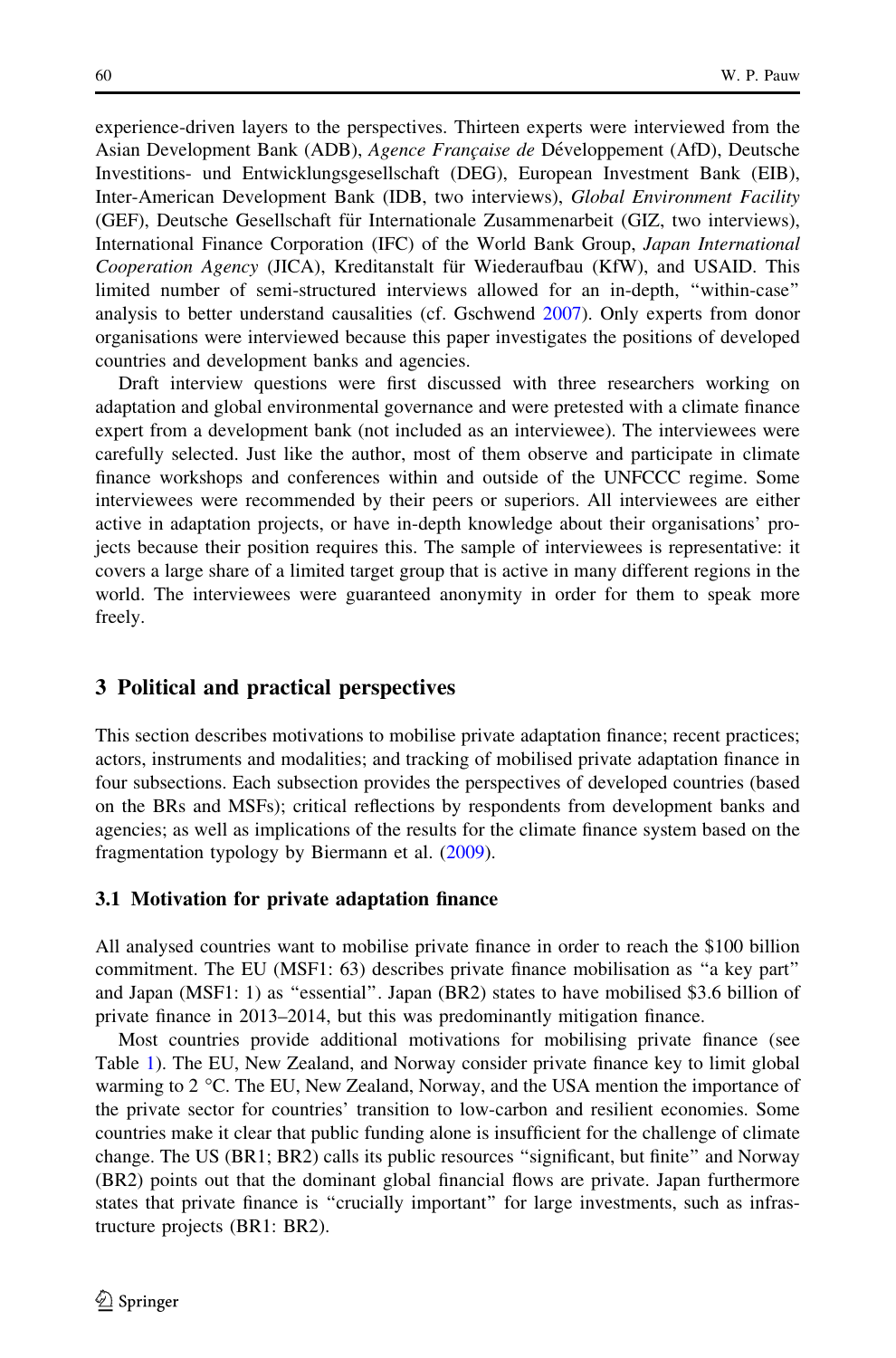| target | Finance large-<br>scale projects |
|--------|----------------------------------|
|        |                                  |
|        |                                  |
|        |                                  |
|        |                                  |
|        |                                  |
|        |                                  |
|        | Meet $2^{\circ}C$                |

<span id="page-6-0"></span>Table 1 Developed country motivations to include the private sector as a source of climate finance as described in BR1, BR2, MSF1, and MSF2

The numbers in the table indicate the number of submissions by a country providing this motivation

Despite arguing for the importance of mobilised private finance, countries do not define mobilised private adaptation finance in their submissions. The interviews confirm this. Only two respondents state that developed countries sufficiently define private adaptation finance. One respondent states that the OECD's Development Assistance Committee (DAC) offers tangible criteria to measure public climate finance, which should be elaborated to include private finance in the future. The other respondent states that a vague definition can be interpreted in multiple ways, thus allowing his organisation to be opportunistic. Ambiguous policies that leave room for interpretation can indeed help international organisations to be more functional and have more power (Best [2012b\)](#page-15-0). Such ambiguity, however, also contributes to a proliferation of activities labelled as adaptation and to difficulties in tracking and monitoring adaptation assistance (Hall, this issue). Most respondents state that adaptation is a vague concept; five respondents emphasise that the UNFCCC has not defined private adaptation financing. Four respondents state that at least there should be a differentiation between private investors that provide adaptation finance and businesses that implement adaptation, and between sector types and private actors (e.g. small enterprises and infrastructure).

The respondents are sceptical about developed countries' motivations for mobilising private finance for adaptation. Several respondents interpret the emphasis on private finance as a strong signal to involve the private sector in projects. However, all respondents find the provided motivation of reaching the \$100 billion commitment counterproductive. This is considered a global negotiation issue to which, according to some respondents, both the private sector and project managers at development banks are indifferent in their dayto-day activities. Several respondents furthermore state that the "2 $\degree$ C target" relates to mitigation only. The ''transition'', which is more dominant in later reporting, was appreciated. Two respondents point to the important role private finance could play here.

The development banks and agencies instead cooperate with the private sector to fulfil their pre-existing development mission, including sustained creation of jobs, financial sector development, and economic growth. Resilience is crucial for development. As one respondent from a multilateral development bank states: ''a country cannot be resilient if the private sector is not resilient''' (Interview, 25 March 2015). Issues such as stability and the prevention of climate refugees, among others, are side benefits. Also, three respondents state that it is impossible not to cooperate with the private sector in one way or another in adaptation projects. These statements refer to businesses that implement adaptation (either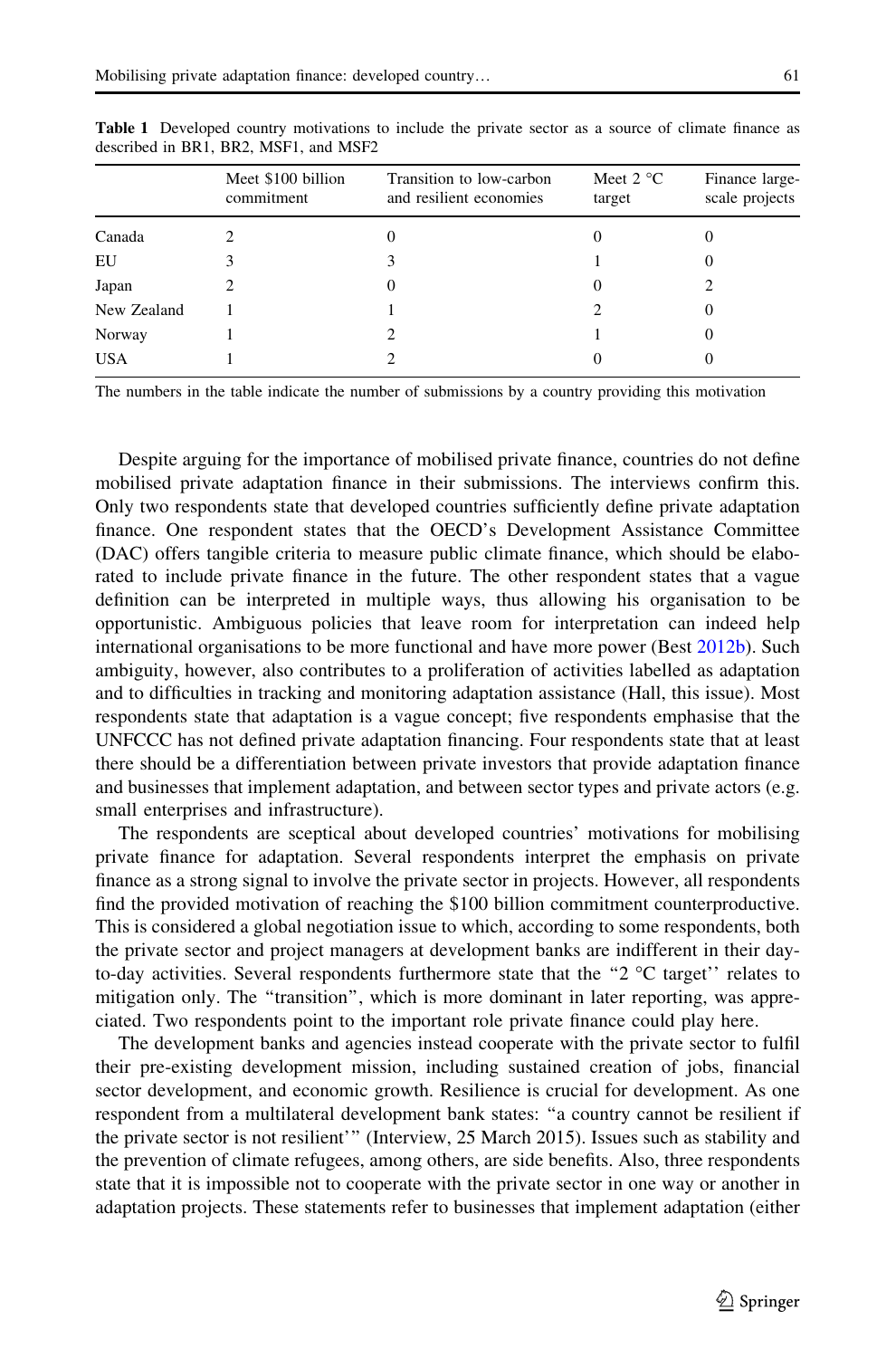autonomous or financed through public climate finance) rather than to private investors that provide adaptation finance.

In summary although there is no synergy between developed countries and the interviewed development banks and agencies on the definition of private adaptation finance and the motivation to mobilise it, there is no conflict either. This can be attributed to the ambiguous delegation from developed countries: it provides development banks and agencies with flexibility in their adaptation projects with the private sector (cf. Hall, this issue).

#### 3.2 Recent practice

The developed country documents analysed in this paper focus on recent practices with mobilising private mitigation finance and say little about mobilised private adaption finance. Japan mobilised some private adaptation finance through trade insurance and cofinancing by the Japan Bank for International Cooperation (JBIC) (BR1). Japan also states that adaptation projects tend to generate relatively little financial return to the private sector compared to mitigation projects, and that many adaptation projects do not deliver a financial return at all (MSF1). Canada (BR1: 244) states that ''there are a number of potential barriers to facilitating sufficient private investment''. Yet it hardly describes such barriers or how to overcome them. Canada contributes much of its climate finance to multilateral organisations (including the IFC, IDB and ADB), thus outsourcing its mobilisation of private climate finance (see BR2).

New Zealand (MSF1) and Norway (BR1) do report on adaptation projects undertaken in cooperation with the private sector. Yet instead of financing, the private sector was implementing projects. This mirrors the differentiation that many respondents refer to, as explained in the previous subsection. Pauw [\(2014](#page-15-0)) also illustrates this: in the agricultural sector in Zambia, the (domestic) private sector can implement adaptation, but few opportunities exist for (international) private financing of adaptation.

Finally, although all countries emphasise the importance of strategy development and capacity building for adaptation, they do not involve the private sector here. For example, the EU does not mention the private sector when it explains its strengthened support for building human and technical capacity (BR1). The US (BR1; BR2) aims to engage the private sector through capacity building and strategy development in developing countries, but examples of its assistance focus on partner governments and civil society, even though the for-profit private sector has much more investment potential than the non-profit private sector. Finally, Japan (BR1: 83) claims to have developed its fast-start finance projects in ''close consultation'' but examples of this only refer to developing country governments and international organisations.

Although respondents confirm that there is very little experience with leveraging private adaptation finance, two-thirds report examples of public–private cooperation on adaptation, either with private investors or with businesses that implement adaptation (actors, instruments, and modalities will be discussed in the next subsection). Examples come from the following sectors: agriculture (five times); water management; water-intensive industries; infrastructure (all twice); insurance; financial sector; and tourism (all once). Such cooperation leads to private implementation of adaptation, and inherently to private expenditure too. Yet the respondents could usually not tell how much the private counterpart spent on adaptation. Indeed, accounting of such expenditure as private adaptation finance is difficult (Atteridge and Dzebo [2015;](#page-15-0) Brown et al. [2015\)](#page-15-0).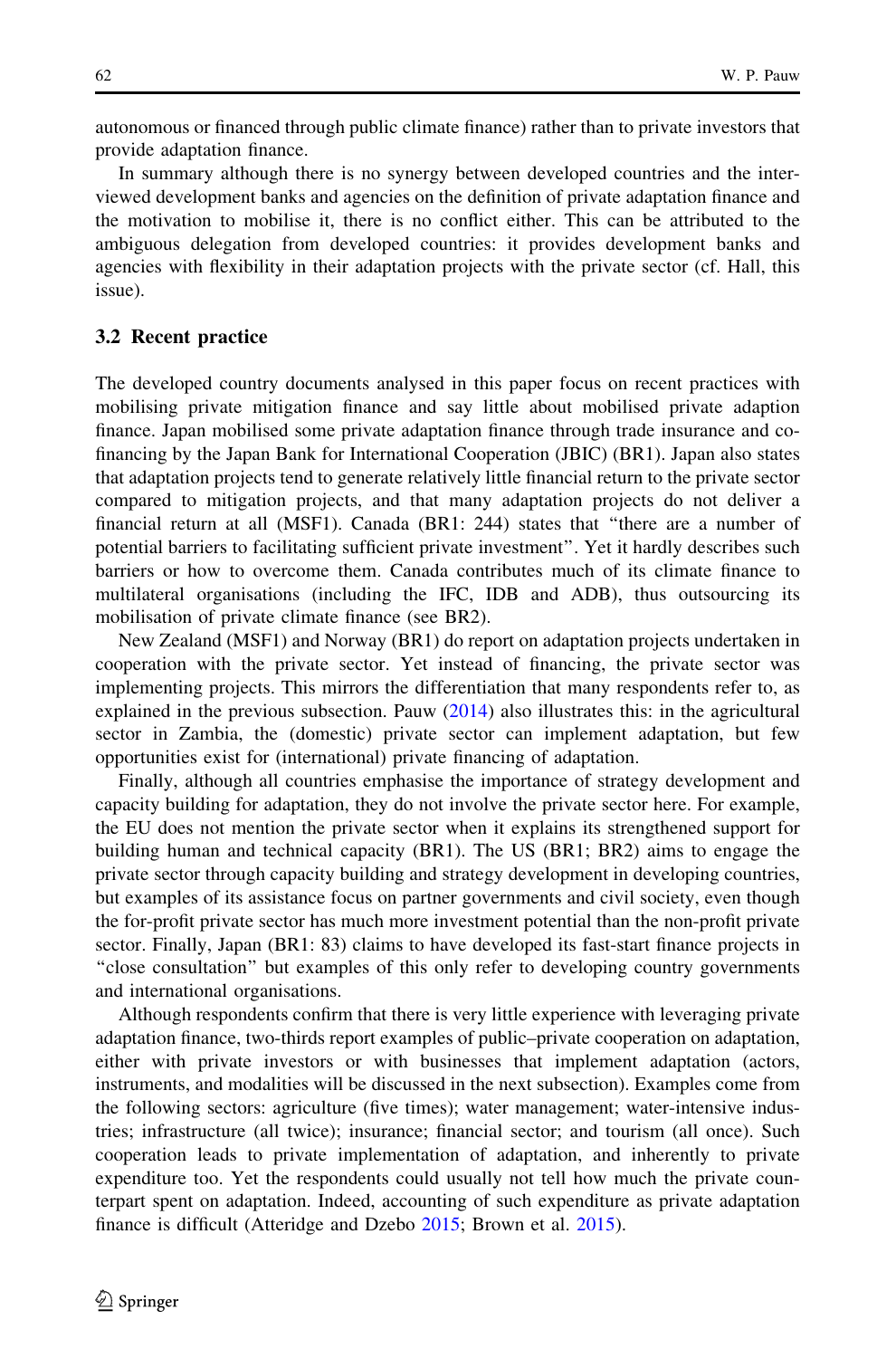Only one development bank official mentions an example where private finance was leveraged—with a ratio of 1:2. The bank covered the full incremental costs of adaptation and the private investor only covered the business-as-usual investment. Discussions on the share of such investments that could count as adaptation finance have hardly started (see Sect. [3.4](#page-11-0); Hall, this issue). Respondents generally see possibilities to mobilise private investments when co-benefits can be created, such as reduced water or energy use. In this context, they mention water management (twice); tourism (once); and agriculture (once). Furthermore, respondents mention service sectors (e.g. insurance, information services, risk assessments (all once)) and large-scale infrastructure projects with revenue streams, such as through toll roads (once).

Most respondents state that it is crucial for private sector involvement in both financing and implementing adaptation to build capacity (six times); raise awareness and provide information (three times); provide guidance in initial phases of projects (twice); and demonstrate successful adaptation to promote up-scaling and replication (once). Some respondents state that although the private sector might have experience with weatherrelated disasters such as heat waves and floods, it still needs to develop greater awareness and understanding about climate change. One respondent states that public–private partnerships can be a good vehicle here. For example, the IFC financed a \$200,000 study on adaptation options for a port in Colombia. Its outcomes led to a private \$20 million investment, financed through a commercial loan (Druce et al. [2016](#page-15-0)). Furthermore, three respondents emphasise that capacity building also helps the public sector to better understand the private sector perspective on adaptation.

This section showed that most cooperation with the private sector on adaptation so far relates to implementation (and inherently to private expenditure on adaptation), rather than to private adaptation financing. Although this might conflict with the first aim in Table [1](#page-6-0) (reaching the \$100 billion commitment), it does not conflict with the second aim (mobilising private investments for a transition towards climate-resilient economies). Furthermore, the conflict on the mobilisation of \$100 billion of climate finance and the perceived importance of capacity building indicate a cooperative but incomplete actor constellation. Many private actors have a limited understanding of adaptation, and an even lower awareness on (discussions about) private adaptation finance at the UN climate change negotiations (cf. Pauw et al. [2015](#page-15-0)).

#### 3.3 Actors, instruments, and modalities

Most analysed countries acknowledge that they have to move forward together and with the private sector in order to reach the \$100 billion commitment. The countries also emphasise the importance of enabling environments. However, neither the ''partnership'' nor the enabling environments are elaborated in detail.

Canada, Japan, and the USA point to the importance of multilateral channels to leverage private finance. In their MSF2, the EU, Japan, and the USA signal the importance of the newly established Private Sector Facility of the GCF. The EU (MSF1) focuses on support for small and medium enterprises in developing countries. Most emphasis, however, is put on both domestic and developing country governments that need to create an enabling environment for the mobilisation of private adaptation finance. Stenek et al. ([2013](#page-15-0)) structure enabling environments along five categories: provision of (weather and climate) data and information; institutional arrangements (e.g. partnerships); conducive policies (e.g. technical standards and zoning regulations); economic incentives (e.g. taxes and subsidies); and communication and technology (e.g. encouraging knowledge and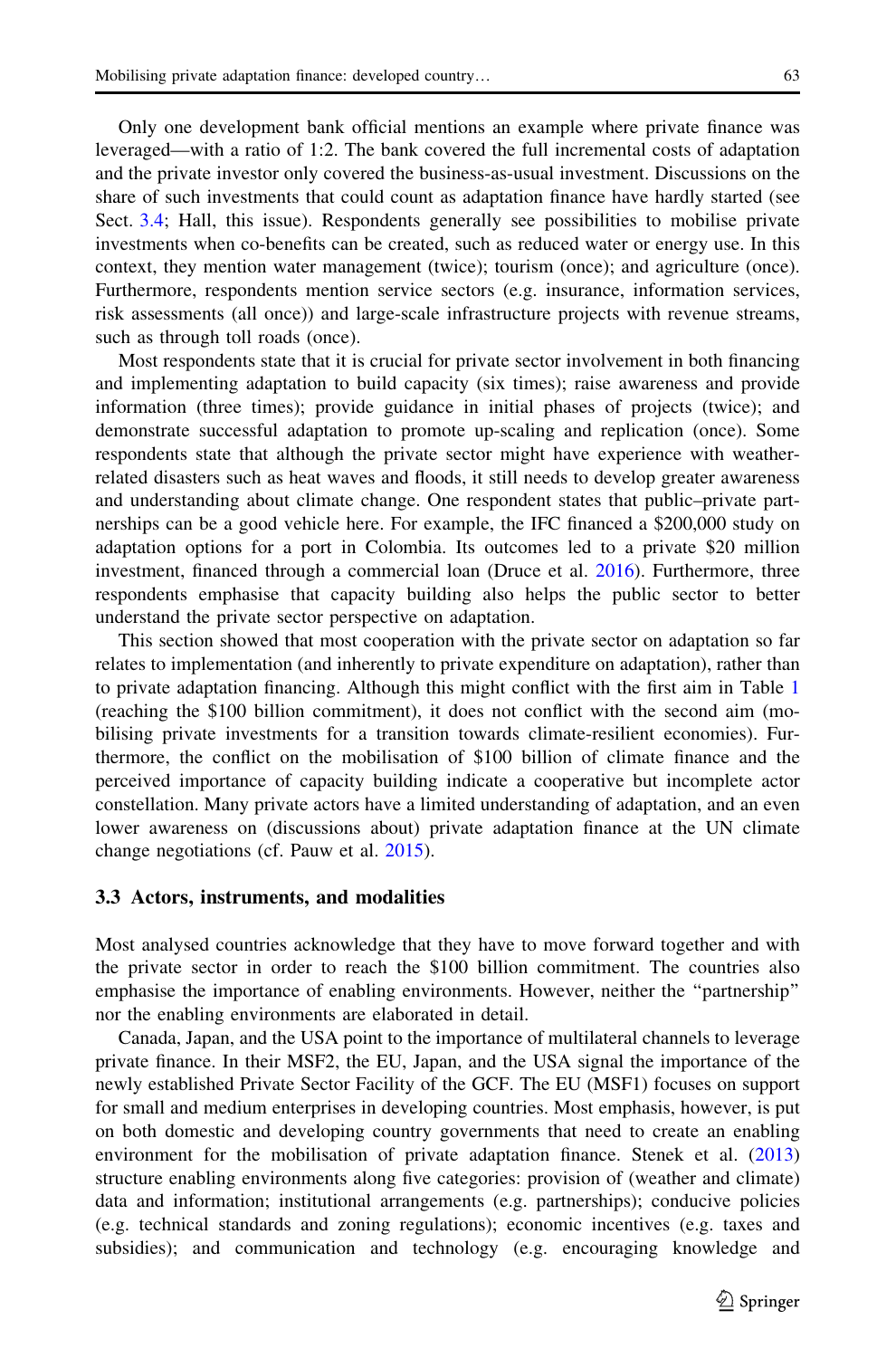technology transfer). These are generally to be addressed domestically, but they can also be organised or supported internationally (Pauw [2014](#page-15-0)).

Domestically, for example, the EU (MSF1: BR1) plans to mainstream climate policy into public and private investments to reduce risks of investments, build capacity, and develop a project pipeline. In an international context, Canada (BR1) considers capacity building and the development of financeable projects an effective use of climate finance. New Zealand (MSF1) proposes to increase private adaptation finance by encouraging and supporting developing countries to develop strategies in order to provide the private sector the confidence and policy certainty to make investments. The EU (MSF1: 2) also states that ''countries with a sound climate policy framework are well positioned to attract international and domestic climate finance'' and support developing countries to build capacity to attract climate finance.

The USA, Japan, and Norway take a harder stance. The USA emphasises developing countries' own responsibility when stating that ''strategies for mobilizing finance in and to developing countries will be incomplete without developing countries doing their part to strengthen domestic enabling environments'' (MSF1: 3). Japan (MSF1) explicitly mentions the limited enabling environment in developing countries (including a lack of hard and soft infrastructure) as the main barrier to scale up private finance in climate change mitigation and adaptation. Norway goes one step further. According to Norway, effective climate action by developing countries and these countries' steps to improve enabling environments (which should be ''fuelled by national self-interest'') are even a requirement for the \$100 billion commitment to be met (MSF1: 7). This statement puts the responsibility to mobilise finance partly in the hands of the recipients.

All respondents acknowledge the importance of a favourable enabling environment for adaptation. On a very practical level, two respondents for example state that it would be useful to list and describe all potential adaptive measures—in particular those that lower the costs of production—and to showcase replicable and easy-to-understand projects.

However, respondents put more emphasises on the importance of the broader context when implementing adaptation projects with the private sector for three reasons. First, three respondents point out that much of the enabling environment for private climate finance actually depends on the general business environment. This goes beyond the five categories of Stenek et al. ([2013\)](#page-15-0) and includes for instance low levels of bureaucracy or good transport and IT infrastructure.

Second, respondents emphasise that enabling environment should encompass more than adaptation alone, because both public and private actors are often unfamiliar with the concept of adaptation. Two respondents note that the specifics of private adaptation are unclear even to countries that make an effort to create an enabling environment for private climate finance. Two other respondents state that it is irrelevant for the private sector whether investments that contribute to adaptation (based on expert judgement) are actually labelled as such. In general, most respondents themselves also refer to increasing resilience and reducing vulnerability, rather than to adaptation.

Finally, respondents point to the difference between global climate negotiations and the level of project implementation. For example, the analysis above shows that enabling environments for private investments are imperative for developed countries in the UNFCCC negotiations. Here, there is a norm conflict with many developing countries: four respondents state that many developing countries oppose the general notion of private adaptation finance at the UNFCCC negotiations (the author also observed this repeatedly). However, on the level of implementation, such political standpoints on private adaptation finance are less relevant. Half of the interviewees are under the impression that developing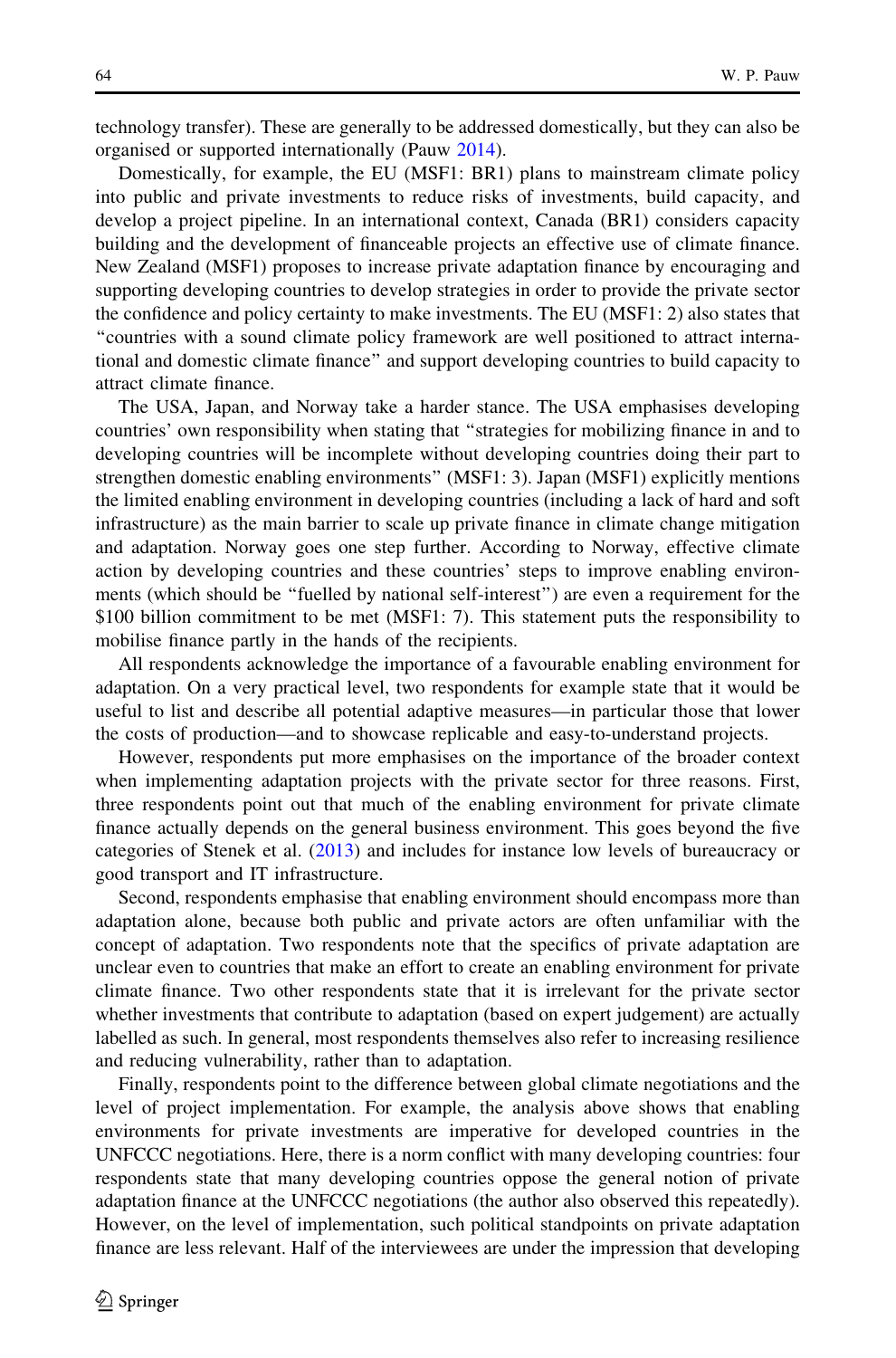<span id="page-10-0"></span>countries even prefer private investments over public finance, given that the private sector can create longer-term jobs, economic development, and tax revenues.

Instruments to leverage private finance that countries mention are skewed towards mitigation. The analysed submissions scarcely mention instruments to leverage private adaptation finance and generally not describe details (see Table 2). Canada (MSF1: 3) for instance writes that ''insurance and other market-based approaches can help address those adaptation risks that are financeable''. Japan (MSF1) mentions concessional loans and insurance mechanisms. More concretely, Japan is working on standby loans for disaster recovery and weather-related insurance provided by private companies. The EU (MSF1) states that it has finance instruments that target specific market failures and that are designed not to crowd out or over-subsidise the private sector. It describes the use of grants to leverage public finance (including official development assistance) and private sector financing though regional blending mechanisms. Instruments for this purpose include grants, technical assistance, interest-rate subsidies, risk capital, and guarantees. Although the blending facilities have mainly supported public investments so far, the EU intends to increase the use for facilitating private sector participation.

Canada (MSF1), New Zealand (MSF2), and the USA (BR1; BR2) state that public grant support should be considered where affordable market-based financing is not available, for example for adaptation in the poorest and most vulnerable countries. Yet the US (BR1; BR2) also turns the argument around by stating that such means can be made available if private finance can be leveraged more efficiently elsewhere. Canada (MSF1) furthermore states that non-grant financing, including (concessional) loans, should be the primary choice in middle-income countries or where the private sector is involved. Japan (MSF1: 3) on the other hand separates public and private responsibilities (and consequently financing) when it states that ''private companies basically seek to invest in projects which deliver a financial return without receiving public assistance'', but that the private sector does expect public support through enabling environments in developing countries.

Finally, all countries use non-financing instruments such as technology transfer and capacity building. However, only the US (BR1) and Norway (BR1) mention this instrument in the context of leveraging private finance with examples on mitigation only.

Respondents provided different views on financial instruments. First, they did not mention examples of export credit and guarantees. A potential explanation is that these instruments are not within their mandates.

|                           | Canada         | EU             | Japan | Norway | <b>USA</b> |
|---------------------------|----------------|----------------|-------|--------|------------|
| Non-financial instruments |                | $\mathfrak{D}$ | 2     |        |            |
| Grants                    | 2              | 2              |       |        | ↑          |
| Guarantees                |                | 2              |       |        |            |
| Concessional loans        | $\mathfrak{D}$ |                | 2     |        |            |
| Insurance                 | 2              |                | 2     |        |            |
| Loans                     | 2              |                | 2     |        |            |
| Export credit             |                |                |       |        |            |
| Lines of credit           |                |                |       |        |            |

Table 2 Financial instruments to leverage private adaptation finance, as described in BRs and MSFs

A "2" indicates a country elaborates on an instrument at least once. A "1" means a country mentioned an instrument without elaborating on it. New Zealand did not describe specific instruments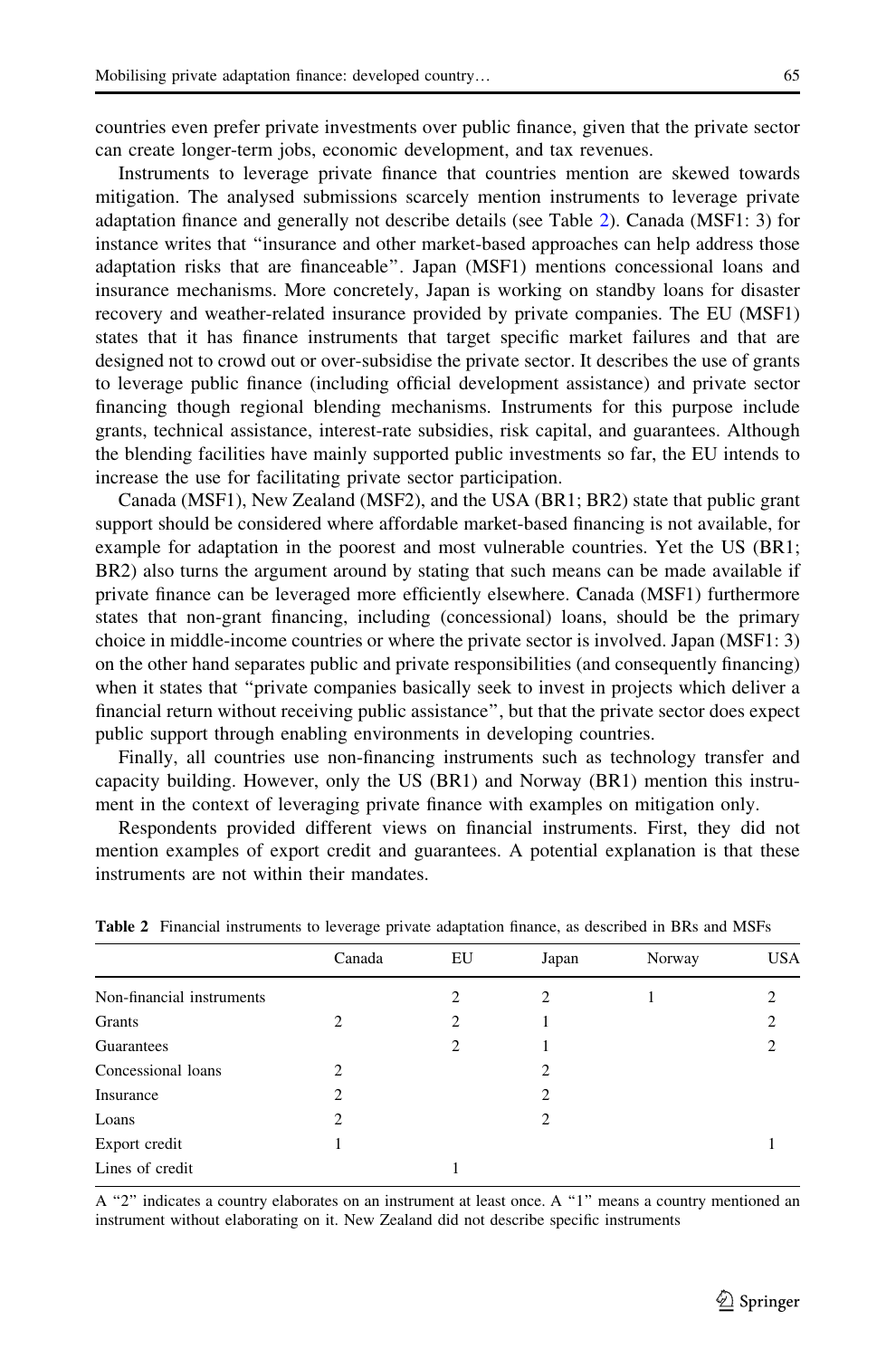<span id="page-11-0"></span>Second, respondents put more emphasis on loans (mentioned six times) and lines of credit (three times). Through the latter, development banks finance local private banks and other intermediaries in developing countries, which on-lend the credit to private endborrowers that would otherwise struggle to get finance. Two respondents from development banks however state that it is not in their mandate to finance the private sector directly.

Finally, in contrast to the analysed developed countries, most respondents emphasise that technical assistance is crucial in projects, and one respondent mentions green bonds. Technical assistance, both for financial institutions and for those who implement adaptation projects, can be financed through grants. Bonds are mentioned in the context of cities with comprehensive adaptation strategies. If related adaptation measures have a return on investment, or if a city plans to finance them publicly anyway, bonds could frontload investments.

To summarise the implications for the fragmented climate finance system: developed countries and the development banks and agencies share the norm that enabling environments are important to mobilise private adaptation finance and private adaptation implementation. However, there are different views on the importance of enabling environments for adaptation, even between countries. Just like the minor differences in the instruments that countries and development banks and agencies refer to, this does not cause conflicts for the institutional integration, norms, or actor constellations. A more important contrast, however, seems to be that at a local level, development banks, and agencies perceive that they have synergies with developing countries when it comes to adaptation projects with the private sector. In global climate change negotiations, however, there is a norm conflict between developed countries (advocating for private finance) and developing countries (disapproving of it).

#### 3.4 Tracking private adaptation finance

Measurement, reporting, and verification (MRV) of climate finance helps to gain a better overall understanding of its scale, distribution, and use. It is technically complex and touches upon highly political and sensitive definitional questions (Iro [2014](#page-15-0)). Currently, there is limited publicly available data on private adaptation finance mobilised by public interventions in and to developing countries (UNEP [2016](#page-16-0)), and there is no agreed definition on how to account for private adaptation finance (Brown et al. [2015](#page-15-0); Buchner et al. [2015;](#page-15-0) Vivid Economics [2015](#page-15-0)).

The EU (MSF1) emphasises the need to advance towards an agreed definition as well as accounting and monitoring of private climate flows. It mentions the complexities surrounding data availability, the multitude of actors involved, diverse channels of finance, and rapidly fluctuating activities. According to the EU (MSF1), a common understanding of private climate finance is necessary to ensure transparency and trust. The EU expresses support to ongoing research on this matter, and, just like Japan (MSF1) and Canada (MSF1), states that this process should be gone through in close cooperation with other donors.

Canada (MSF1), Norway (MSF1), and New Zealand state that there should be a focus on outcomes; according to New Zealand (MSF1), this would ensure that the results of climate finance interventions can be tracked and reported. Norway (MSF1) states that a focus on outcomes also makes developing country partners accountable for reaching desired climate results.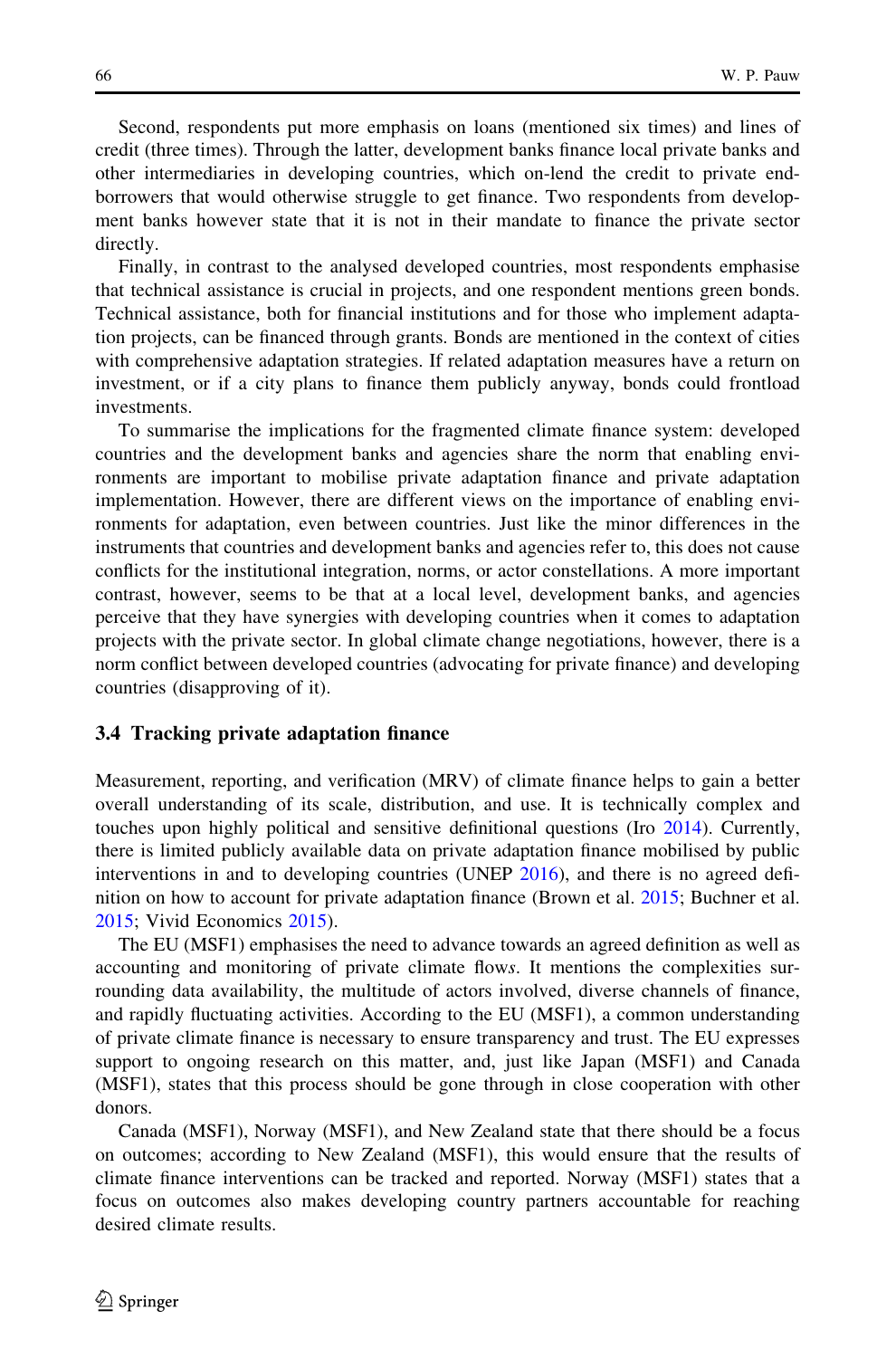<span id="page-12-0"></span>New Zealand and the USA also criticise tracking. For example, New Zealand (MSF1) states that burdensome reporting and application procedures can deter uptake and further mobilisation of climate finance. The USA points to the range of actors involved and the vast variety of financing tools and policies needed to enable mitigation and adaptation activities. According to the USA (BR1: 1), this should be recognised, ''rather than seeking overly simplified solutions focused on a particular delivery channel, sector, or financing approach''. At the same time, however, the USA only describes three financial instruments in their submissions (see Table [2](#page-10-0)).

All respondents' organisations report their climate finance contributions using the OECD-DAC Rio Markers. Although these markers were originally introduced by the OECD-DAC to indicate donor's environmental policy objectives in development cooperation (Iro [2014](#page-15-0)), they are also used to measure climate finance. Some respondents state that their organisations also monitor and report because of internal targets on financing (for instance renewable energy or climate, twice); because they want to demonstrate that the organisation is an important player in climate finance (twice); or because of accountability towards taxpayers (once).

However, only four respondents mention that their organisation reports on mobilised private adaptation finance, emphasising how difficult this is. The respondents provide three reasons for this: first, internal lack of preparedness. One organisation undertook a reporting exercise before the UN Climate Summit in New York in 2014. According to the respondent, this exercise clarified that there is currently no information available on mobilised private adaptation finance. Future monitoring and reporting would require a new system to be built up; second, limited willingness from the private sector to undertake MRV. Apart from an administrative burden, two respondents also mention confidentiality and competitiveness as potential issues for the private sector. Third, three respondents mention that without a clear definition of adaptation finance, MRV will be difficult and perhaps not very useful. For example, two respondents state that their institution covers the incremental costs of adaptation. Similarly, one development bank covered the costs to climate-proof a road. Strictly speaking, the private sector's share (the road itself) is not invested in adaptation. In another example, three respondents highlight that the MDBs currently use different methods in their common reporting system. This system (see EIB [2014](#page-15-0)) takes vulnerability reduction as a starting point rather than adaptation, which could result in an overestimate of mobilised adaptation finance. Reporting based on different methods cannot provide final answers in terms of contributions to the \$100 billion commitment.

In terms of the climate finance system, the most conflictive consequences of fragmentation identified in this paper relate to the accounting of mobilised private finance towards the \$100 billion commitment. Such accounting would require a cooperative (if not synergistic) actor constellation. However, respondents see limited willingness from the private sector to be part of MRV in the climate finance system. Furthermore, respondents use different reporting systems themselves. Finally, developed countries disagree on the importance and aim of tracking mobilised private finance.

# 4 Discussion and conclusion

This paper analyses the position of developed countries as well as development banks and agencies towards private adaptation finance. It shows that there is a discrepancy between the former's position in submissions to the UN climate negotiations, and the latter's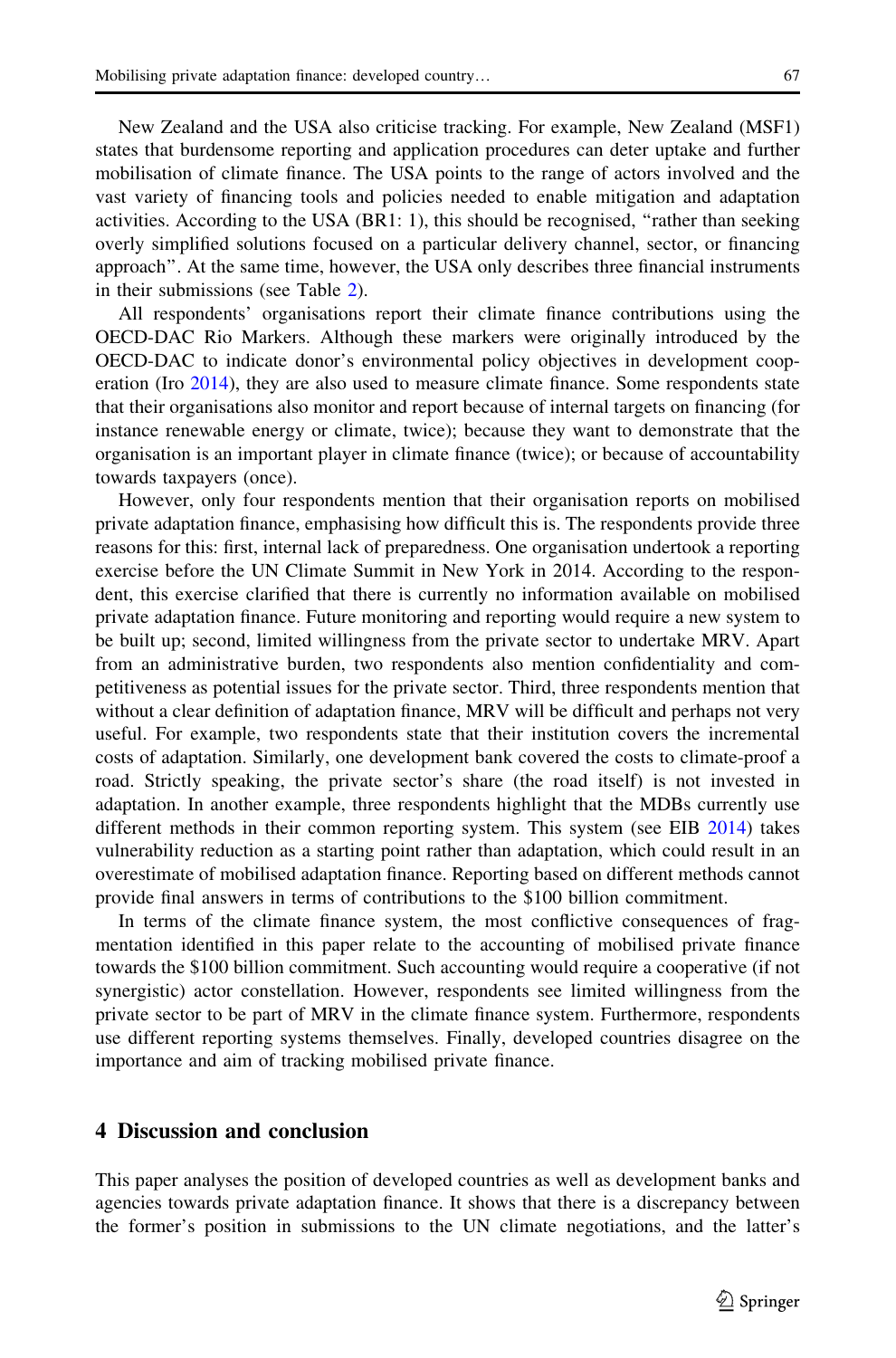understanding and local implementation of private adaptation and adaptation finance (see Table 3). This paper shows that this discrepancy is a consequence of the fragmented climate finance system.

In submissions to the UNFCCC, developed countries focus on the private sector in general. They aim to mobilise private finance to reach the \$100 billion commitment, and for a transition to low-carbon and climate-resilient economies. At the level of implementation, these objectives prove to be too abstract. Here, respondents' organisations instead cooperate with the private sector to implement adaptation actions, in order to increase resilience or reduce vulnerability.

Furthermore, at the level of implementation, development banks and agencies perceive that they have scope for cooperation with developing countries: they have the impression that developing countries also want to include the private sector in adaptation projects, as it creates jobs, economic growth, and tax revenue. In the global climate change negotiations, however, norm conflict remains between developed countries (advocating for private finance) and developing countries (often disapproving of it).

Second, in line with Pauw et al. [\(2015](#page-15-0)), this paper concludes that the diplomatic UNFCCC language around private adaptation finance differs from the private sector reality. Respondents highlighted the private sector's low awareness of political aspects and conceptualisations of adaptation, but stated that the private sector does have practical experience in addressing climate-related hazards such as heat waves and flooding. Therefore, respondents do see potential for private investments in resilience in a variety of sectors, including in developing countries. According to the respondents, technical assistance could increase the private sector's understanding of climate change and stimulate private investment in adaptation. This need for technical assistance, in combination with the limited mobilisation of private adaptation finance so far, shows that the private sector is not integrated in the climate finance system. One limitation of this study is that private sector actors were not interviewed themselves. This was not necessary for the aim of this

|                                                         | Level                                                                                                       |                                                                                                                                                     |  |
|---------------------------------------------------------|-------------------------------------------------------------------------------------------------------------|-----------------------------------------------------------------------------------------------------------------------------------------------------|--|
|                                                         | <b>Developed country</b><br>communication to UN climate<br>negotiations                                     | Implementation according to respondents<br>from development banks and agencies                                                                      |  |
| Main motivations for<br>private engagement              | Mobilise \$100 billion per year<br>Transformation to low-carbon<br>and climate-resilient economies          | Implementation of projects<br>Sustained creation of jobs<br>Development of the financial sector<br>Economic growth                                  |  |
| Private actors<br>involved                              | "Private sector" in general<br>No differentiation between<br>private sector financing and<br>implementation | Predominantly private implementation of<br>adaptation (rather than finance)<br>Need to specify sectors<br>Need to specify types of private entities |  |
| Perception of<br>position of<br>developing<br>countries | (Not included in submissions)                                                                               | Private sector engagement wanted, sometimes<br>preferred over public finance as it can create<br>jobs, tax revenue, and economic growth             |  |

Table 3 Discrepancy between developed countries' submissions to the UN climate negotiations and the respondents of development banks and agencies in relation to private sector engagement in adaptation finance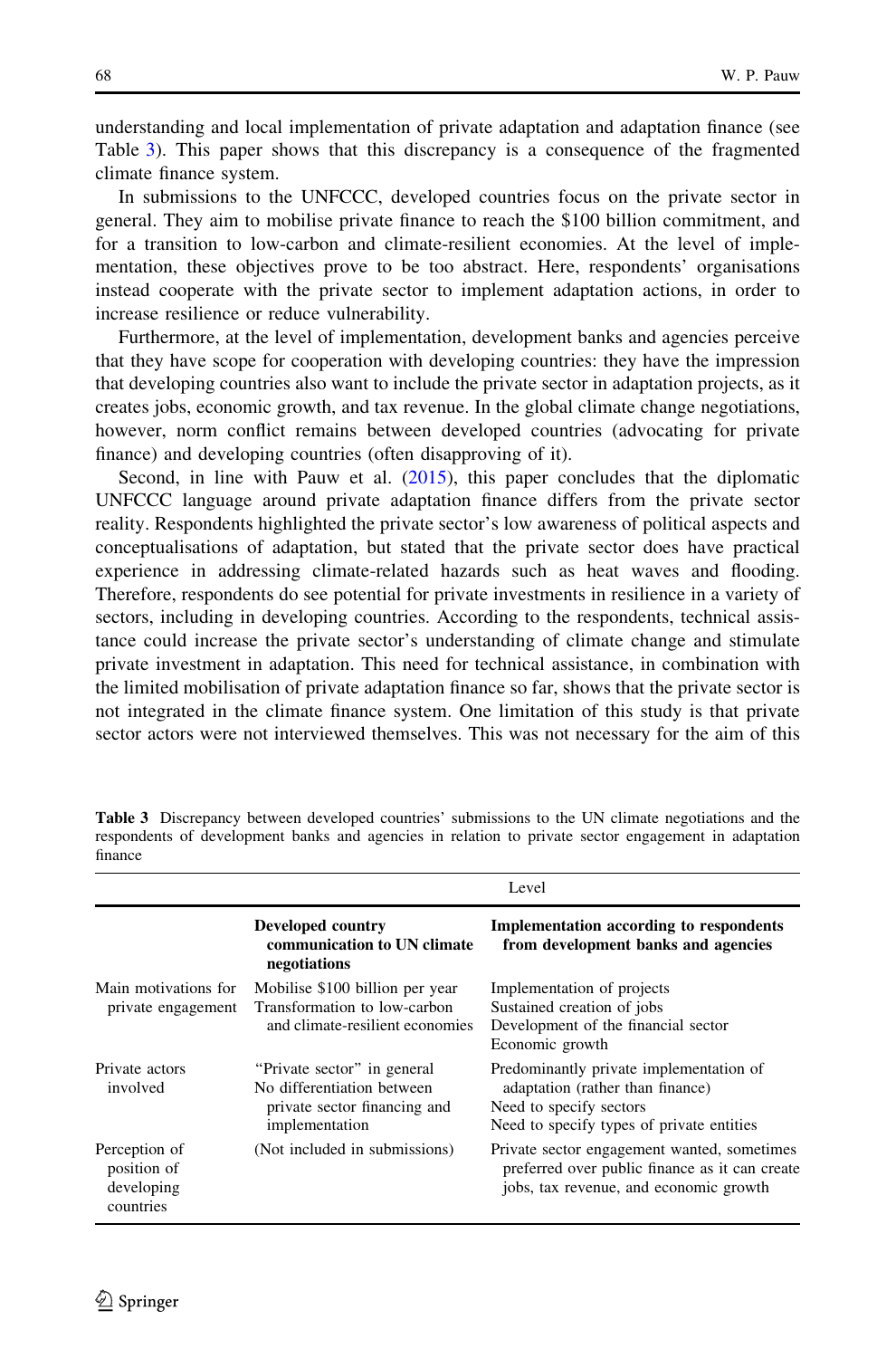<span id="page-14-0"></span>paper, but it would be necessary for a more comprehensive analysis of the private sector's limited integration in the climate finance system.

The above-mentioned discrepancy illustrates how fragmented the climate finance system is. It also demonstrates the ambiguity around concepts such as ''private adaptation finance'', ''enabling environment''. and ''mobilising'' (see also Hall, this issue). As long as such concepts remain ambiguous, actors' key norms can differ without conflict. This could facilitate the inclusion of a broad set of actors and policy approaches. It may also enhance innovation at the level of a public agency and increase innovation in the entire system (Biermann et al. [2009\)](#page-15-0).

However, if the aim of mobilising private finance is to reach the \$100 billion commitment, the climate finance system requires a more static and integrated architecture. It would need clear definitions on concepts (including mobilised private adaptation finance); accounting rules (what counts?) as well as attribution rules (who mobilised?). This will cause norm conflicts between important actors, given the technical difficulties in quantifying the mobilisation effect of public interventions (see Brown et al. [2015](#page-15-0); Jachnik et al. [2015\)](#page-15-0) and political struggles in agreeing on how to account for private finance as part of the \$100 billion commitment in the UNFCCC regime. Furthermore, it would require a cooperative (if not synergistic) actor constellation, but respondents perceive a low willingness from the private sector to be part of the climate finance system.

Alternatively, the aim could be output: maximising the mobilisation of effective private investments (rather than finance) in resilience and reducing vulnerability, regardless of whether these constitute climate finance or not. In addition to the historical focus on support for private investment at the project level (e.g. through grants, concessional lending, and equity investments that can be accounted for), such ''aiming for output'' could also address the increased awareness of the need for interventions at market level (cf. Whitley [2014\)](#page-16-0). An analysis of the idea that the private sector can make a substantial contribution to adaptation finance can still be done at a later stage once more practical experience exists.

Adaptation finance is not an end in itself, but only a means towards adaptation. Rather than being fixated on reaching the \$100 billion commitment, the climate finance system should aim for adaptation output. This might also enhance innovation and include more actors in the system.

Acknowledgements I am indebted to all those who generously gave their time to be interviewed and engaged in this research. I would like to thank Jakob Skovgaard and Lund University for inviting me to the Lund climate finance workshop to present and discuss this paper; and Carola Betzold, Frank Biermann, Katrin Enting, Prosanto Pal, Jonathan Pickering, Jakob Skovgaard, Pier Vellinga, and three anonymous reviewers for their excellent comments and suggestions for improvements. Finally, the author acknowledges the German Federal Ministry for Economic Cooperation and Development for financial support.

Open Access This article is distributed under the terms of the Creative Commons Attribution 4.0 International License [\(http://creativecommons.org/licenses/by/4.0/\)](http://creativecommons.org/licenses/by/4.0/), which permits unrestricted use, distribution, and reproduction in any medium, provided you give appropriate credit to the original author(s) and the source, provide a link to the Creative Commons license, and indicate if changes were made.

# References

Abadie, L. M., Galarrage, I., & Rübbelke, D. (2012). An analysis of the causes of the mitigation bias in international climate finance. Mitigation and Adaptation Strategies for Global Change, 18, 943–955.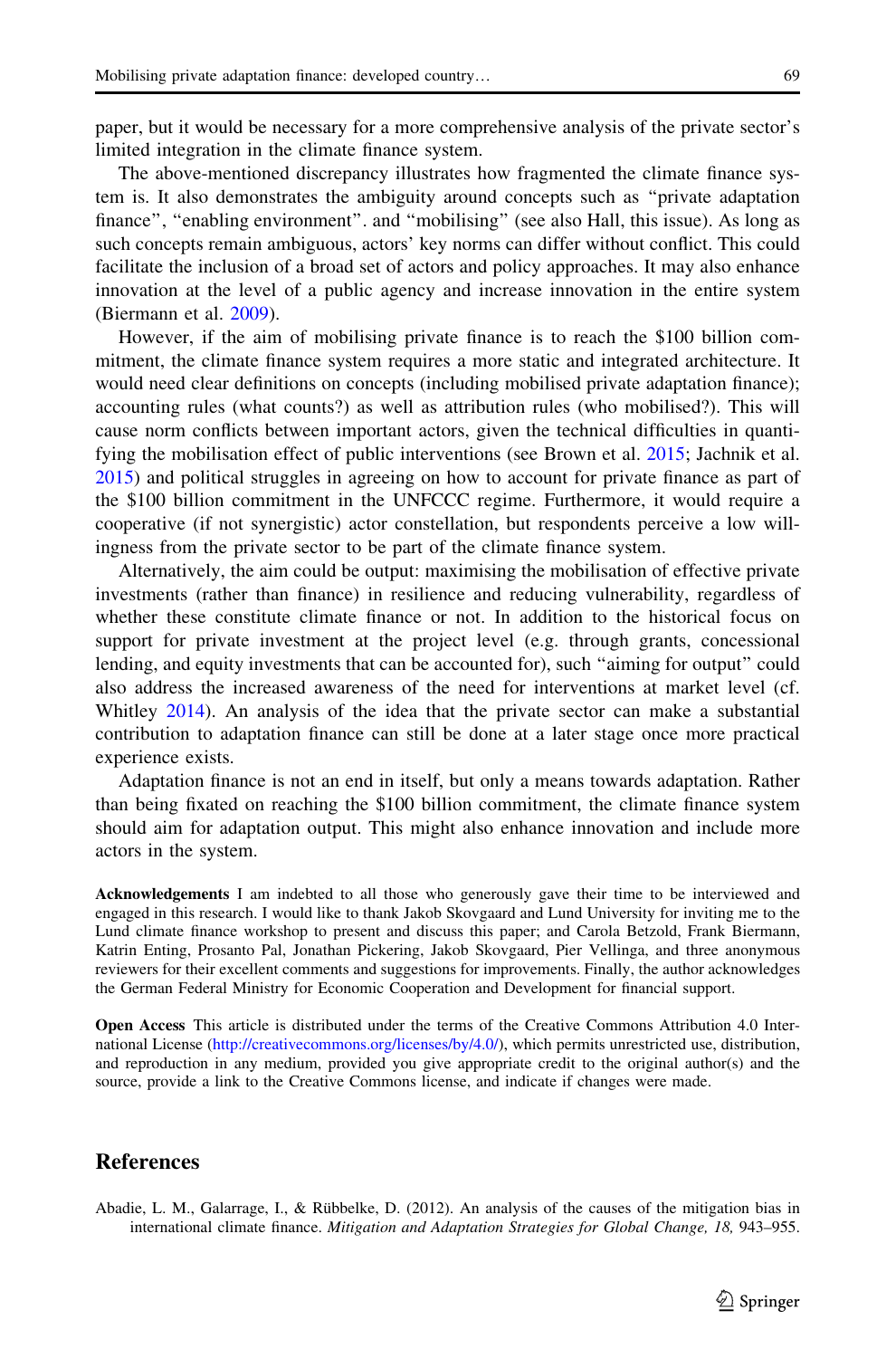- <span id="page-15-0"></span>Atteridge, A. (2011). Will private finance support climate change adaptation in developing countries? Historical patterns as a window on future private-sector climate finance. Working Paper No. 2011–05: 38. Stockholm Environment Institute, Stockholm.
- Atteridge, A., & Dzebo, A. (2015). When does private finance count as climate finance? Accounting for private contributions towards international pledges. SEI Discussion Brief, Stockholm.
- Ayers, J. (2011). Resolving the adaptation paradox: Exploring the potential for deliberative adaptation policy-making in Bangladesh. Global Environmental Politics, 11(1), 62–88.
- Best, J. (2012a). Ambiguity and uncertainty in international organizations: A history of debating IMF conditionality. International Studies Quarterly, 56, 674–688.
- Best, J. (2012b). Bureaucratic ambiguity. *Economy and Society*, 41(1), 84–106.
- Biermann, F., Pattberg, P., van Asselt, H., & Zelli, F. (2009). The fragmentation of global governance architectures: A framework for analysis. Global Environmental Politics, 9(4), 14–40.
- Brown, J., Buchner, B., Wagner, G., & Sierra, K. (2011). Improving the effectiveness of climate finance: A survey of leveraging methodologies. Climate Policy Initiative.
- Brown, J. Stadelmann, M., Wang, D., Boni, L., Jachnik, R., & Kato, T. (2015). Estimating mobilized private finance for adaptation: Exploring data and methods. CPI and OECD.
- Brunner, S., & Enting, K. (2014). Climate finance: A transaction cost perspective on the structure of state-tostate transfers. Global Environmental Change, 27, 138–143.
- Buchner, B., Trabacchi, C., Mazza, F., Abramskiehn, D., & Wang, D. (2015). Global landscape of climate finance 2015. Venice: Climate Policy Initiative.
- Caruso, R., & Ellis, J. (2013). Comparing definitions and methods to estimate mobilised climate finance. Climate Change Expert Group Paper No. 2013(2). OECD and IEA, Paris.
- Druce, L., Moslener, U., Gruening, C., Pauw, W. P., & Connel, R. (2016). Demystifying adaptation finance for the private sector. UNEP Finance Initiative, Geneva.
- Economics, Vivid. (2015). Building an evidence base on private sector engagement in financing climate change adaptation. London: Vivid Economics.
- EIB. (2014). Joint Report on MDB climate finance 2014. Luxemburg: European Investment Bank.
- Gschwend, T. S. F. (2007). Introduction: Designing research in political science—A dialogue between theory and data. Research design in political science: How to practice what they preach. Basingstoke: Palgrave Macmillan.
- Gupta, J. (1995). The global environment facility in its North–South context. Environmental Politics, 4(1), 19–43.
- Intellecap. (2010). Opportunities for private sector engagement in urban climate change resilience building. Hyderabad: Intellecap.
- IPCC. (2014). Climate change 2014: Impacts, adaptation, and vulnerability. part A: Global and sectoral aspects. Contribution of working group II to the fifth assessment report of the intergovernmental panel on climate change. Cambridge: Cambridge University Press.
- Iro, A. (2014). Measuring, reporting and verifying climate finance: International state of play and future perspectives. Deutsche Gesellschaft für Internationale Zusammenarbeit (GIZ) GmbH, Eschborn & Bonn.
- Jachnik, R., Caruso, R., & Srivastava, A. (2015). Estimating mobilised private climate finance. OECD Environment Working Paper No 83. OECD, Paris.
- Kilby, C. (2006). Donor influence in multilateral development banks: The case of the Asian Development Bank. The Review of International Organizations, 1(2), 173–195.
- Neumayer, E. (2003). The determinants of aid allocation by regional multilateral development banks and United Nations agencies. International Studies Quarterly, 47(1), 101–122.
- Pauw, W. P. (2014). Not a panacea: Private-sector engagement in adaptation and adaptation finance in developing countries. Climate Policy, 15(5), 583–603.
- Pauw, W. P., Klein, R. J. T., Biermann, F., & Vellinga, P. (2015). Private finance for adaptation: Do private realities meet public ambitions? Climatic Change, 134(4), 489–503.
- Project Catalyst. (2010). Making fast start finance work. Briefing Paper (June 2010 version). Climate Works Foundation & European Climate Foundation.
- Romani, M., & Stern, N. (2011). Delivering climate finance: Principles and practice for funding the Fund. London: Grantham Institute.
- Stadelmann, M., Castro, P., & Michaelowa, A. (2011). Mobilising private finance for low-carbon development. Tackling barriers to investments in developing countries and accounting of private climate flows. Climate Strategies, London.
- Stenek, V., Amado, J. C., & Greenall, D. (2013). Enabling environment for private sector adaptation: An index assessment framework. Washington: International Finance Corporation.
- Surminski, S. (2013). Private-sector adaptation to climate risk. Nature Climate Change, 3(11), 943–945.